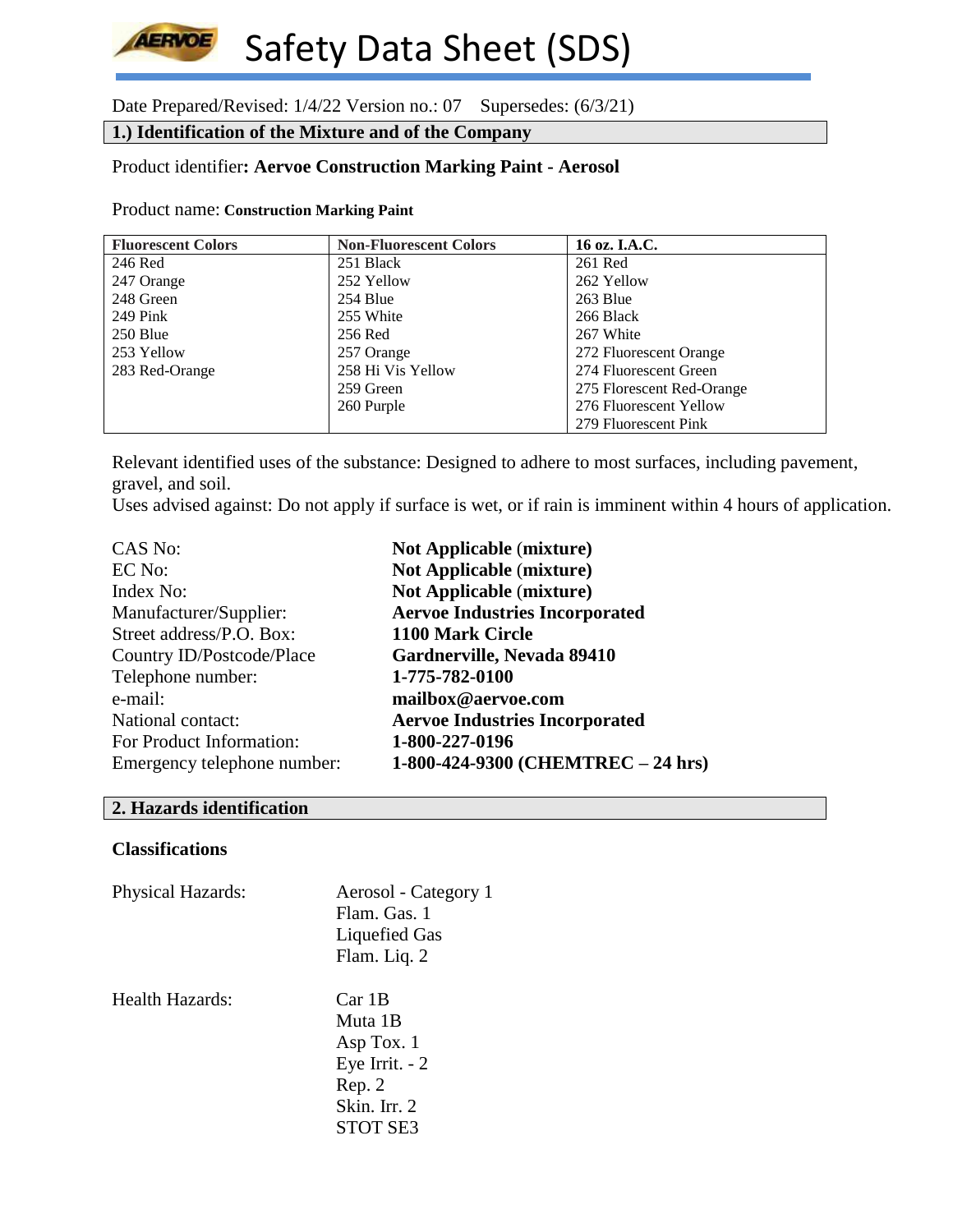**AERVOE** 

Safety Data Sheet (SDS)

Date Prepared/Revised: 1/4/22 Version no.: 07 Supersedes: (6/3/21)

| <b>Environmental Hazards:</b>    | <b>Aquatic Chronic 2</b>                                                                                                                                                                                                                                                                                                                                                                                                                                                                                                                                                                                                                                                                                                                                                                                                                                                                                                                       |
|----------------------------------|------------------------------------------------------------------------------------------------------------------------------------------------------------------------------------------------------------------------------------------------------------------------------------------------------------------------------------------------------------------------------------------------------------------------------------------------------------------------------------------------------------------------------------------------------------------------------------------------------------------------------------------------------------------------------------------------------------------------------------------------------------------------------------------------------------------------------------------------------------------------------------------------------------------------------------------------|
| <b>Labeling</b>                  |                                                                                                                                                                                                                                                                                                                                                                                                                                                                                                                                                                                                                                                                                                                                                                                                                                                                                                                                                |
| Signal Word:                     | Danger                                                                                                                                                                                                                                                                                                                                                                                                                                                                                                                                                                                                                                                                                                                                                                                                                                                                                                                                         |
| <b>Hazard Statements:</b>        | H220 – Extremely flammable gas<br>H222 – Extremely flammable aerosol<br>H225 – Highly flammable liquid and vapour.<br>H229 - Pressurized container: may burst if heated<br>H304 – May be fatal if swallowed and enters airways.<br>$H315$ – Causes skin irritation.<br>H319 – Causes serious eye irritation.<br>H336 – May cause drowsiness or dizziness.<br>$H340 - May$ cause genetic defects<br>H350 – May cause cancer<br>H361 – Suspected of damaging fertility or the unborn child.<br>H373 – May cause damage to nervous system through prolonged or<br>repeated exposure(Inhalation)<br>H411 - Toxic to aquatic life with long lasting effects                                                                                                                                                                                                                                                                                         |
| <b>Precautionary Statements:</b> | P101 - If medical advice is needed, have product container or label at hand<br>P102 - Keep out of reach of children<br>P103 - Read label before use<br>P210 - Keep away from heat/sparks/open flames/hot surfaces - no<br>smoking<br>P211 - Do not spray on an open flame or other ignition source<br>P251 - Pressurized container: Do not pierce or burn, even after use<br>P261 - Avoid breathing dust/fume/gas/mist/vapours/spray<br>P262 - Do not get in eyes, on skin, or on clothing<br>P264 - Wash  thoroughly after handling<br>P280 - Wear protective gloves/eye protection/face protection<br>P303+P361+P353 - If on skin or hair, remove/takeoff immediately all<br>contaminated clothing. Rinse skin with water/shower.<br>P410+P412 - Protect from sunlight. Do not expose to temperatures<br>exceeding 50°C/122°F<br>P501 - Dispose of contents/container in accordance with<br>local/regional/national/international regulation |
| Symbols/Pictograms:              |                                                                                                                                                                                                                                                                                                                                                                                                                                                                                                                                                                                                                                                                                                                                                                                                                                                                                                                                                |

3. **Composition / Information on Ingredients**

**Composition**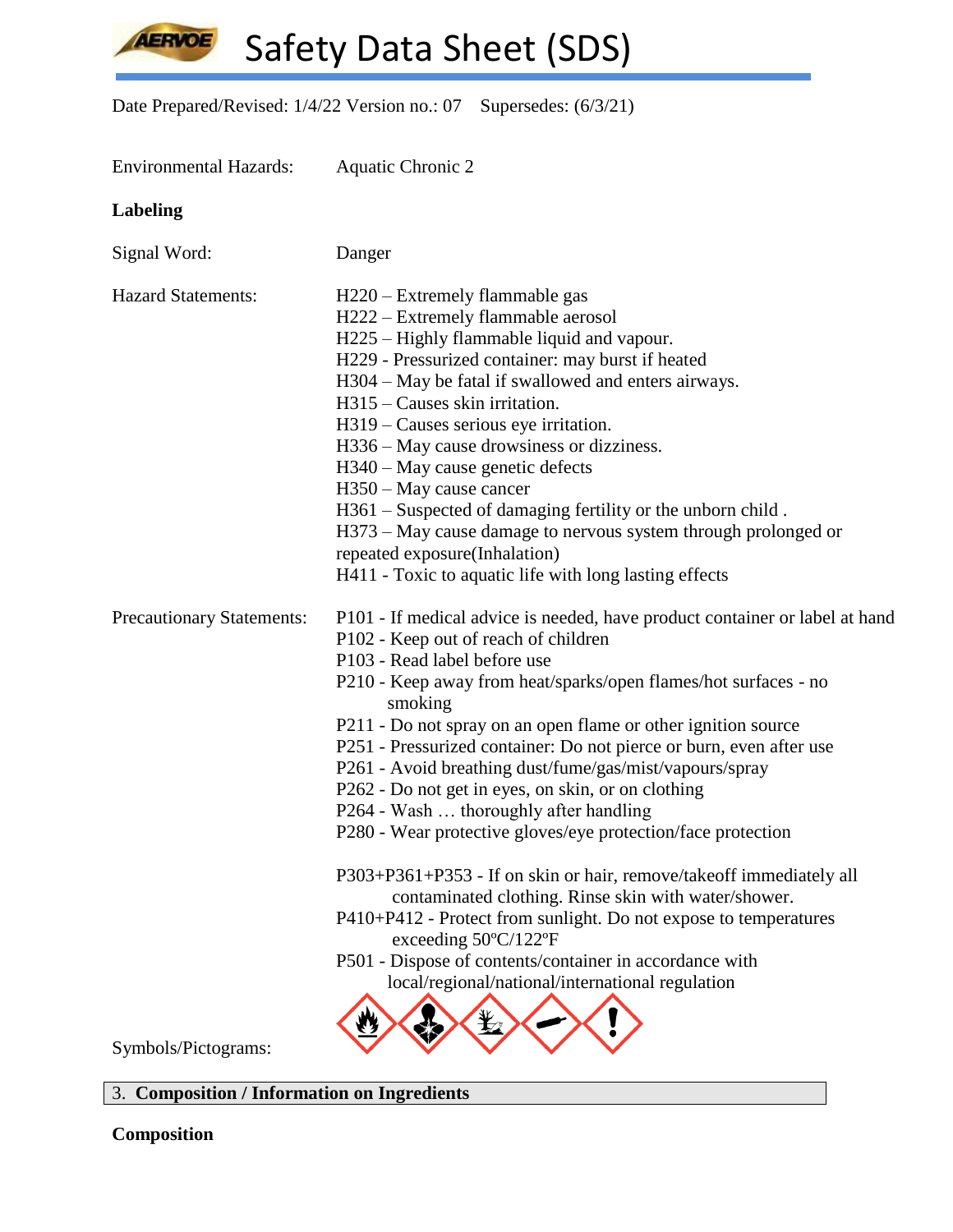

Date Prepared/Revised: 1/4/22 Version no.: 07 Supersedes: (6/3/21)

| Chemical           | Synonyms  | <b>CAS Number</b> | <b>EINECS</b>       | Weight            | <b>Hazard Category</b>               | H-Code           |
|--------------------|-----------|-------------------|---------------------|-------------------|--------------------------------------|------------------|
| Hydrocarbon        | LPG       | 68476-86-8        | Number<br>270-705-8 | Percent<br>10-30% | <b>Liquefied Gas</b>                 | H <sub>220</sub> |
|                    |           |                   |                     |                   | Flam. Gas 1                          | H <sub>229</sub> |
| Propellant         |           |                   |                     |                   |                                      |                  |
| Hexane             | n-Hexane  | $110-54-3$        | 203-777-6           | $5 - 10%$         | Flam. Liq. 2                         | H <sub>225</sub> |
|                    |           |                   |                     |                   | Repr. 2                              | H361f ***        |
|                    |           |                   |                     |                   | Asp. Tox. 1                          | H304             |
|                    |           |                   |                     |                   | STOT RE 2 *                          | H373 **          |
|                    |           |                   |                     |                   | Skin Irrit. 2                        | H315             |
|                    |           |                   |                     |                   | STOT SE <sub>3</sub>                 | H336             |
|                    |           |                   |                     |                   | Aquatic Chronic 2                    | H411             |
| Aliphatic          | Solvent   | 64742-89-8        | 265-192-2           | 5-10%             | Flam Liq. 2                          | H <sub>224</sub> |
| Petroleum          | Naphtha   |                   |                     |                   | Skin Irr. 2                          | H304             |
| <b>Distillates</b> |           |                   |                     |                   | Asp. Tox. 1                          | H315             |
|                    |           |                   |                     |                   | <b>STOT SE 3</b>                     | H336             |
|                    |           |                   |                     |                   | Aquatic Tox. 2                       | H411             |
| Aliphatic          | Solvent   | 64742-88-7        | 265-191-7           | $1-5%$            | Asp. Tox. 1                          | H304             |
| Petroleum          | Naphtha   |                   |                     |                   |                                      |                  |
| <b>Distillates</b> |           |                   |                     |                   |                                      |                  |
| Aliphatic          | Solvent   | 8032-32-4         | 232-453-7           | $1 - 5%$          | Carc. 1B                             | H350             |
| Petroleum          | Naphtha   |                   |                     |                   | Muta. 1B                             | H340             |
| <b>Distillates</b> |           |                   |                     |                   | Asp. Tox. 1                          | H304             |
| Non-fluorescent    |           |                   |                     |                   |                                      |                  |
| colors also        |           |                   |                     |                   |                                      |                  |
| contain:           |           |                   |                     |                   |                                      |                  |
| Acetone            | Propanone | $67 - 64 - 1$     | 200-662-2           | $1-5%$            | Flam. Liq. 2                         | H225,            |
|                    |           |                   |                     |                   | Eye Irrit. 2<br>STOT SE <sub>3</sub> | H319,            |
| $#262$ Also        |           |                   |                     |                   |                                      | H336             |
| Contains           |           |                   |                     |                   |                                      |                  |
| Ethanol            | Ethyl     | $64 - 17 - 5$     | 200-578-6           | $1 - 5%$          | Flam. Liq. 2                         | H <sub>225</sub> |
|                    | Alcohol   |                   |                     |                   |                                      |                  |

## **Other Product Information**

Chemical Identity: Mixture

| 4.) First Aid Measures         |                                                                                                                              |
|--------------------------------|------------------------------------------------------------------------------------------------------------------------------|
| <b>General Advice:</b>         | If symptoms persist, always call a doctor.                                                                                   |
| <b>Inhalation First Aid:</b>   | Remove victim to fresh air and provide oxygen if breathing is                                                                |
|                                | difficult. If not breathing, give artificial respiration, preferably<br>mouth to mouth. Get medical attention immediately.   |
| <b>Skin Contact First Aid:</b> | Wash with soap and water. Remove contaminated clothing and<br>shoes. Get medical attention immediately. Wash clothing before |
|                                | reuse.                                                                                                                       |
| <b>Eye Contact First Aid:</b>  | If contact with eyes, immediately flush eyes with plenty of water                                                            |
|                                | for at least 15 minutes, while holding eyelids open. Get medical<br>attention immediately.                                   |

┑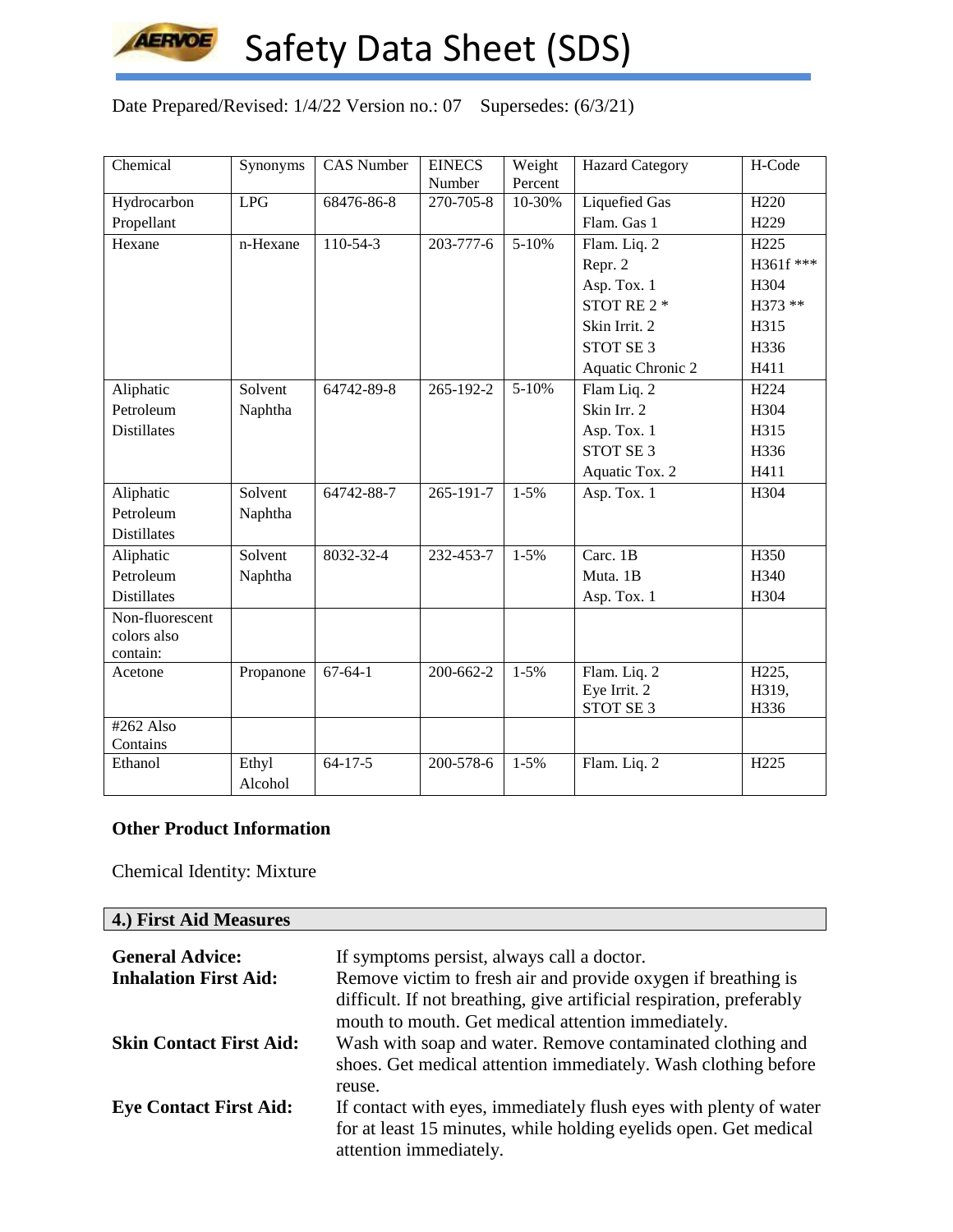Date Prepared/Revised: 1/4/22 Version no.: 07 Supersedes: (6/3/21)

| <b>Ingestion First Aid:</b> | If swallowed, wash out mouth with water provided the person is<br>conscious. Do not induce vomiting. Never give anything by mouth              |
|-----------------------------|------------------------------------------------------------------------------------------------------------------------------------------------|
|                             | to an unconscious person. Get medical attention immediately.                                                                                   |
| <b>Most Important</b>       |                                                                                                                                                |
| <b>Symptoms/Effects:</b>    | Exposure may cause slight irritation to the skin, eyes, and respiratory tract.<br>Excessive exposure may cause central nervous system effects. |

## **5. Fire Fighting Measures**

| <b>Flammable Properties:</b>      | Aerosol                                                                                              |
|-----------------------------------|------------------------------------------------------------------------------------------------------|
| <b>Auto Ignition Temperature:</b> | Not Available                                                                                        |
| Suitable extinguishing media:     | Carbon dioxide, dry chemical, water spray.                                                           |
| Unsuitable extinguishing media:   | None known                                                                                           |
| Special hazards arising from the  |                                                                                                      |
| substance or mixture:             | None known                                                                                           |
| Hazardous combustion products:    | Carbon dioxide, Carbon monoxide                                                                      |
| Fire & Explosion Hazards:         | Closed Containers may rupture due to the buildup of pressure                                         |
|                                   | from extreme temperatures.                                                                           |
|                                   | Precautions for fire-fighters: Use water spray to cool containers exposed to heat or fire to prevent |
|                                   | pressure build up. In the event of a fire, wear full protective clothing and                         |
|                                   | NIOSH- approved self-contained breathing apparatus with full face piece                              |
|                                   | operated in the pressure demand or other positive pressure mode.                                     |

## **6. Accidental Release Measures**

# **PERSONAL PRECAUTIONARY MEASURES:**

- 1) Follow personal protective equipment recommendations found in section 8.
- 2) Maintain adequate ventilation.

# **SPILL CLEAN-UP PROCEDURES:**

- 1.) Evacuate unprotected personnel from the area.
- 2.) Remove sources of ignition if safe to do so.
- 3.) Pickup spilled materials using non-sparking tools and place in an appropriate container for disposal.
- 4.) Contain spill to prevent material from entering sewage or ground water systems.
- 5.) Always dispose of waste materials in accordance with all EU, National and Local Regulations.

# **7. Handling and Storage**

# **Handling**:

Flammable Aerosol, use in a well ventilated area. Do not use near sources of ignition. Do not to eat, drink and smoke while working with this material. Wash hands after use.

# **Conditions for safe storage, including any incompatibilities:**

Store out of direct sunlight. Storage Temperature:  $32^{\circ}$  to  $120^{\circ}$  F (0° to 49°C). No known incompatibilities.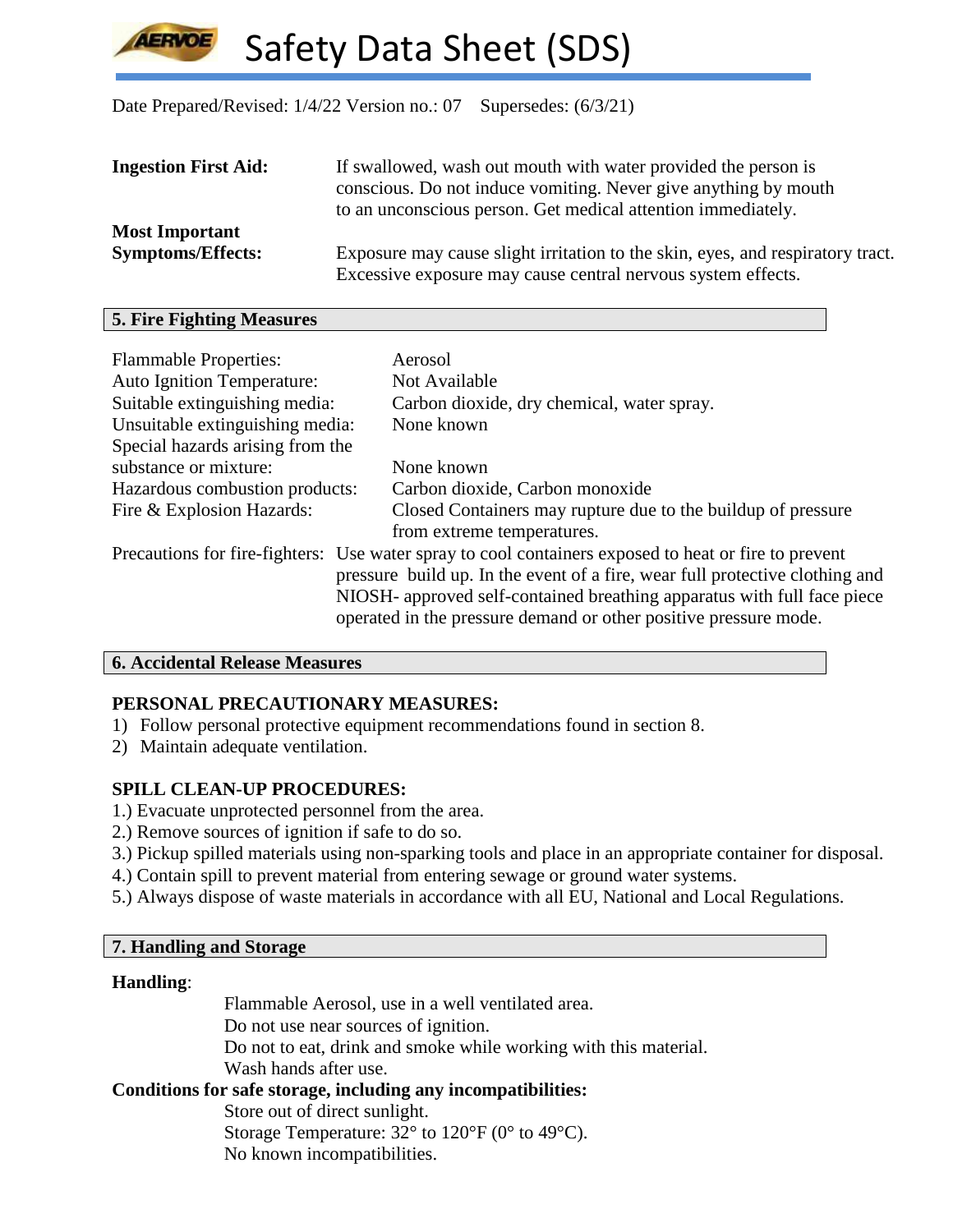Date Prepared/Revised: 1/4/22 Version no.: 07 Supersedes: (6/3/21)

#### **8. Exposure Controls / Personal Protection**

#### **Appropriate engineering controls:**

Ensure adequate ventilation. A system of local and/or general exhaust is recommended to keep employee exposures below the Airborne Exposure Limits.

Keep away from sources of ignition.

Take precautionary measures against static discharge.

## **Personal Protection:**

**LERVOE** 

Eye & face protection devices such as safety glasses, safety goggles or face shield are recommended.

#### **Skin protection**

Wear the appropriate protective clothing, including boots, gloves, lab coat, apron or coveralls, as appropriate, to prevent skin contact.

#### **Respiratory protection:**

Use only in an adequately ventilated area. For unknown vapor concentrations use a positive-pressure, pressure-demand, self-contained breathing apparatus (SCBA).

| <b>Hazardous Ingredient</b>            | <b>CAS</b>    | <b>ACGIH TLV</b> | <b>ACGIH TLV</b> | <b>OSHA</b> | <b>OSHA PEL</b> |
|----------------------------------------|---------------|------------------|------------------|-------------|-----------------|
|                                        | <b>Number</b> | (TWA)            | (STEL)           | <b>PEL</b>  | (STEL)          |
|                                        |               |                  |                  | (TWA)       |                 |
| <b>Aliphatic Petroleum Distillates</b> | 64742-88-7    | N/A              | N/A              | N/A         | N/A             |
| Aliphatic Petroleum Distillates        | 64742-89-8    | N/A              | N/A              | N/A         | N/A             |
| Hydrocarbon Propellant                 | 68476-86-8    | N/A              | N/A              | N/A         | N/A             |
| <b>Aliphatic Petroleum Distillates</b> | 8032-32-4     | N/A              | N/A              | N/A         | N/A             |
| Hexane                                 | $110-54-3$    | 50PPM            | N/A              | 500PPM      | N/A             |
| Acetone                                | $67-64-1$     | 250PPM           | 500PPM           | 1000PPM     | N/A             |
| Ethanol                                | $64 - 17 - 5$ | N/A              | 1000PPM          | 1000PPM     | N/A             |

## **\*Values are based on the 2019 Guide to Occupational Exposure Values by ACGIH**

#### **9. Information on Basic Physical and Chemical Properties**

| Appearance: Color varies by product.  | Odor: Hydrocarbon Odor                |
|---------------------------------------|---------------------------------------|
| Odor Threshold: N/AV                  | pH: Not Applicable (solvent Base)     |
| Melting Point: N/AV                   | Freezing Point: N/AV                  |
| Initial Boiling Point: N/AV           | Boiling Point Range: N/AV             |
| Flash Point: < $0^{\circ}$ F (-18° C) | Evaporation Rate: Faster than n-Butyl |
|                                       | Acetate                               |
| Flammability Solid/Gas: Flammable gas | LEL: 0.9% UEL: 13%                    |
| Vapor Pressure: N/AV                  | Vapor Density: Heavier Than Air       |
| <b>Relative Density: N/AV</b>         | Solubility: Negligible                |
| <b>Partition Coefficient:</b>         | Auto-ignition Temperature: N/AV       |
| n-octanol/water: N/AV                 |                                       |
| Decomposition Temperature: N/AV       | Viscosity: N/AV                       |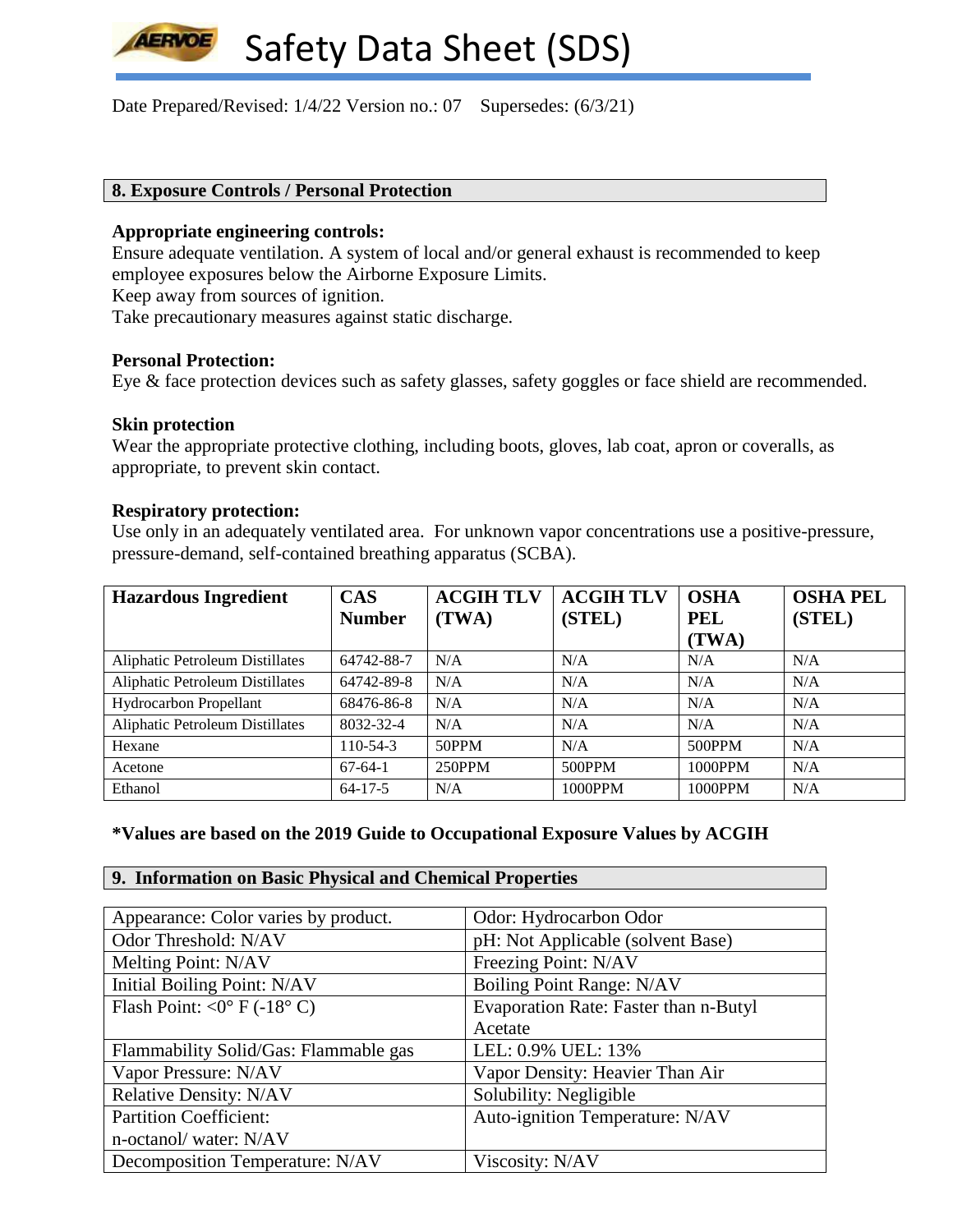Date Prepared/Revised: 1/4/22 Version no.: 07 Supersedes: (6/3/21)

| <b>Explosive Properties: N/AV</b> | Oxidizing Properties: N/AV |
|-----------------------------------|----------------------------|
|                                   |                            |

## **10. Stability & Reactivity**

**LERVOE** 

Possibility of hazardous reactions: Hazardous polymerization will not occur under normal conditions Chemical stability: Stable under normal conditions Conditions to avoid: Heat and ignition sources Incompatible materials: Strong Oxidizing Agents Hazardous decomposition products: Will not occur

#### **11. Toxicological Information**

Reports have associated repeated and prolonged overexposure to solvents with permanent brain and nervous system damage. Repeated overexposure can also damage kidneys, lungs, liver, heart and blood

Routes of exposure: Eyes, skin, ingestion, and/or inhalation

| Acute toxicological data:                                   | (Acetone) Acute oral LD50: 5800mg/kg(rat)<br>(Acetone) LC50: 21000 ppm / 8 hr (rat)<br>(Hexane) LD50: 2870 mg/kg (Rat-Oral)                              |
|-------------------------------------------------------------|----------------------------------------------------------------------------------------------------------------------------------------------------------|
| Eye irritation data:                                        | Eye Irrit 2                                                                                                                                              |
| Skin irritation/sensitization/absorption data:              | Skin Irrit 2                                                                                                                                             |
| Reproductive toxicity data:                                 | Reproductive 2                                                                                                                                           |
| Mutagenicity data:                                          | Muta 1B                                                                                                                                                  |
| Symptoms associated with physical contact:                  | N/AV                                                                                                                                                     |
| Acute/chronic effects from short/long<br>term exposure:     | Irritating to skin. Prolonged/repeated contact may<br>cause defatting of the skin which can lead to<br>dermatitis. Not expected to be a skin sensitizer. |
| Known reportable carcinogens via the<br>following agencies: |                                                                                                                                                          |
| NTP:<br>IARC:<br>OSHA:                                      | N/AV<br>IARC3: Classification not possible from current data<br>TLV-A4                                                                                   |

## **12. Ecological Information**

Ecotoxicity: **No Data Available** Persistence and degradability: **No Data Available**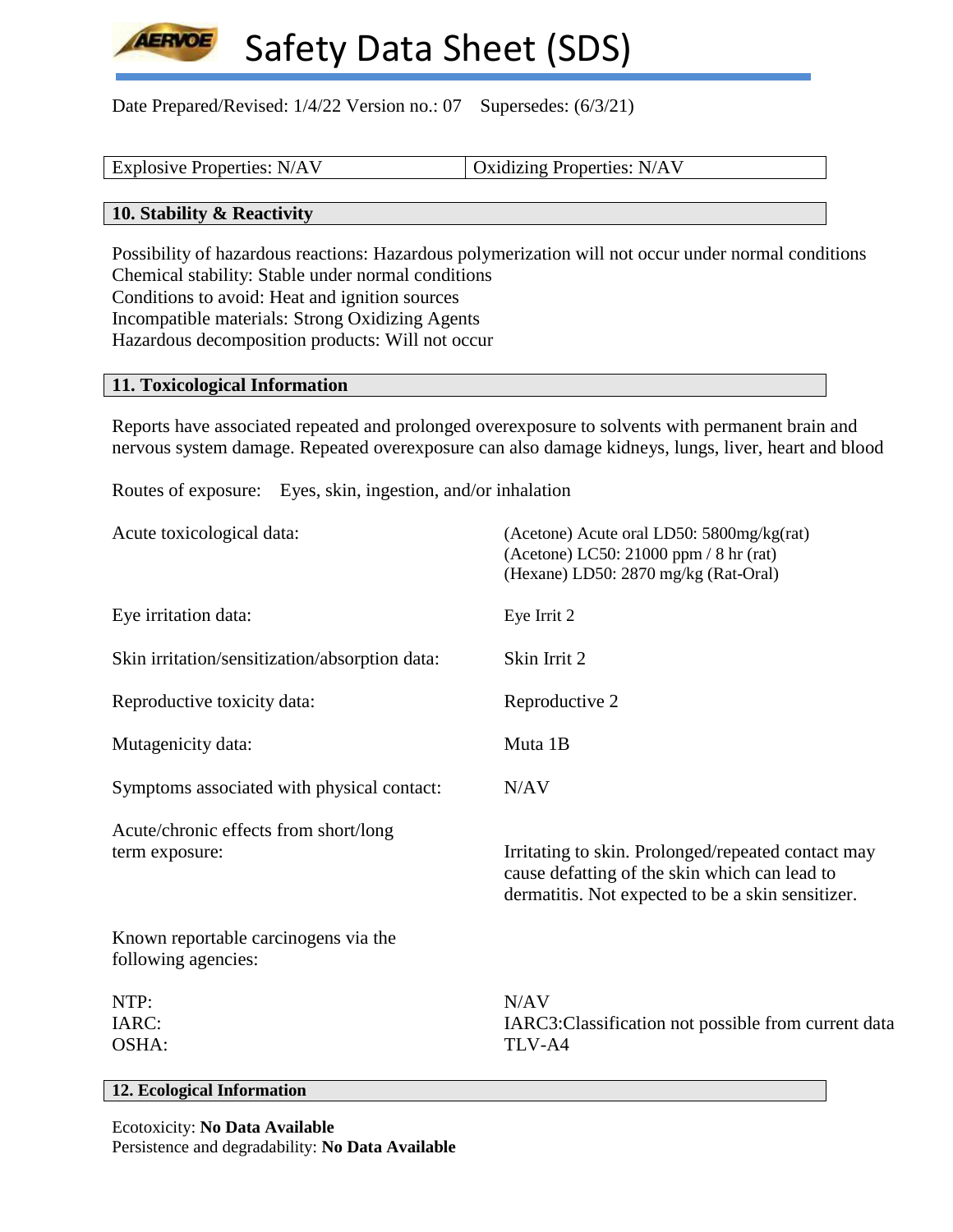

Date Prepared/Revised: 1/4/22 Version no.: 07 Supersedes: (6/3/21)

Bioaccumulative potential: **No Data Available** Mobility in soil: **No Data Available** Results of PBT and vPvB assessment: **No Data Available** Other adverse effects: **No Data Available**

## **13. Disposal Considerations**

**Waste Disposal:** Dispose of material in accordance with EU, national and local requirements. For proper disposal of used material, an assessment must be completed to determine the proper and permissible waste management options permitted under applicable rules, regulations and/or laws governing your location.

**Product / Packaging disposal:** Dispose of packaging in accordance with federal, state and local requirements, regulations and/or laws governing your location.

## **14. Transportation Information**

#### **US DOT**

| <b>UN</b>     | <b>Proper Shipping Name</b> | Hazard        | Packing    | Marine     | Special           |  |
|---------------|-----------------------------|---------------|------------|------------|-------------------|--|
| Number        |                             | $\gamma$ lass | Group      | Pollutant  | <b>Provisions</b> |  |
| <b>UN1950</b> | Aerosols                    | ∠.⊥           | <b>Not</b> | <b>Not</b> | Reference 49      |  |
|               |                             |               | Applicable | Applicable | CFR 172.101       |  |

#### **IMDG**

| UN     | <b>Proper Shipping Name</b> | Hazard | Packing    | Marine     | Special          |
|--------|-----------------------------|--------|------------|------------|------------------|
| Number |                             | Class  | Group      | Pollutant  | Provisions       |
| UN1950 | Aerosols                    | 2.1    | <b>Not</b> | <b>Not</b> | Reference        |
|        |                             |        | Applicable | Applicable | <b>IMDG</b> code |
|        |                             |        |            |            | part 3           |

## **IATA:**

| UN     | <b>Proper Shipping Name</b> | Hazard | Packing    | Marine     | Special     |
|--------|-----------------------------|--------|------------|------------|-------------|
| Number |                             | Class  | Group      | Pollutant  | Provisions  |
| UN1950 | Aerosols, Flammable         | 2.1    | <b>Not</b> | <b>Not</b> | Reference   |
|        |                             |        | Applicable | Applicable | <b>IATA</b> |
|        |                             |        |            |            | Dangerous   |
|        |                             |        |            |            | Goods       |
|        |                             |        |            |            | Regulation  |

#### **15. Regulatory Information**

#### **Workplace classification:**

This product is considered hazardous under the OSHA Hazard Communication Standard (29 CFR 1910.1200). The Occupational Safety and Health Administration's interpretation of the product's hazard to workers.

## **SARA Title 3:**

Section 311/312 Categorizations (40 CFR 372): This product is a hazardous chemical under 29 CFR 1910.1200, and is categorized as an immediate and delayed health, and flammability physical hazard. Superfund Amendment and Reauthorization Act (SARA) category. SARA requires reporting any spill of any hazardous substance.